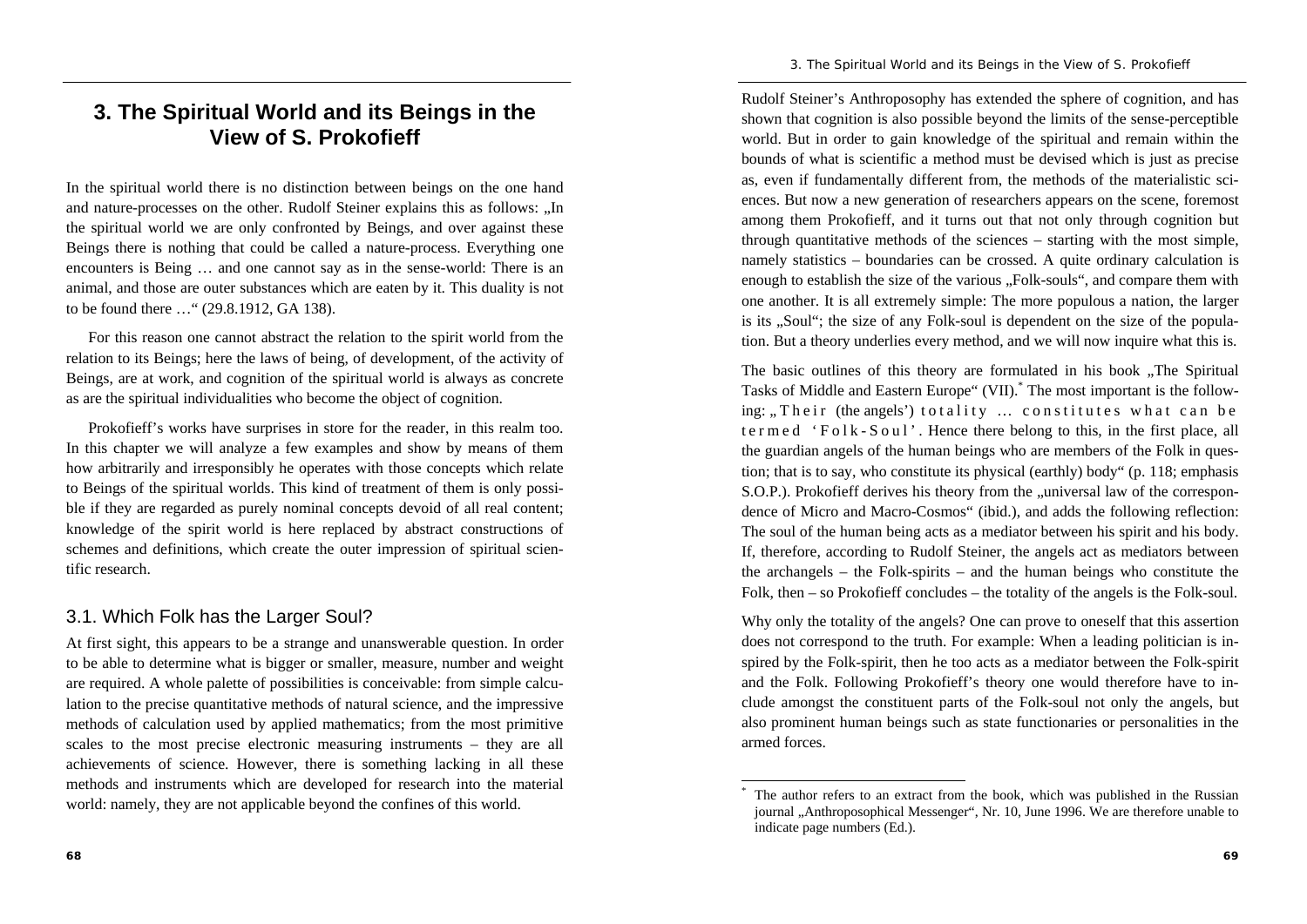Moreover, he applies the law of the correspondence between Micro- and Macrocosm in an arbitrary and false manner, as he has not taken the trouble to reflect on the relation between part and whole. The human being as microcosm is a ...miniature version " (a mirror image) of the Macrocosm, and there is thus a similarity between them. But this does not mean that the Microcosm is similar to any arbitrarily chosen part or fragment of the Macrocosm; if this were so one might compare the human being with any conceivable thing.

There is no rationally plausible analogy to be made between the spirit, soul and body of the human being, on the one hand, and the Folk-spirit, the totality of the angels, and the Folk itself on the other. The human soul mediates between the spirit and the body, behind which the spirit is also present. But the physical bodies of the human beings who, in their totality, constitute a Folk, cannot constitute the body of the archangel, however firmly convinced Prokofieff may be of this.<sup>\*</sup> The archangelic body is spiritual in nature. "The entire Folk", says Rudolf Steiner, "[is] as it were embedded as a whole within a spiritual substance, and this spiritual substance is the body of a Fire-spirit [an archangel]" (6.8.1908, GA 105). Thus the angels mediate between the archangel and the Folk, not between the spirit and the body of the archangel - hence their totality is not comparable to the human soul as Prokofieff maintains.

The totality of the angels consists of a multiplicity of autonomous s p i ritual individualities, which cannot be said of the human soul. Prokofieff has realized this fact, only it does not disturb him. He says that, as in the Folk-soul, there is multiplicity in the individual human soul also, expressed in the three basic forces of thinking, feeling and willing, "each of which comprises a multiplicity of complex processes" (VIII, p. 121). Something analogous to this "applies also to the Folk-soul … The Folk-soul is always a multiplicity, but it can nevertheless be summed up as a threefoldness … constituted by the three principal groups of angel-beings" (ibid., p. 122). Then, in order to demonstrate the importance of his analogy, he goes on to describe those three groups, unaware of the fact that in the case in question the analogy does not apply. Although the human soul is differentiated it lives as a single whole; its parts have no individual being of their own; the Folk-soul, as described by Prokofieff,

would be split up into a multiplicity of independent spiritual individualities. Prokofieff speaks of an "infinite multiplicity of soul processes" (ibid., p. 121) in the human being on the one hand, and a multiplicity of angels in the Folksoul on the other (ibid., p. 122). But how can he compare undefined processes taking place within a single individual being, with the independent angelic spirit beings? This can only apply if the individuality as such is left entirely out of account.

If, for example, large-scale migrations of a population were to take place, then Prokofieff's Folk-spirits would continually have to exchange the members belonging to them. When have human beings ever exchanged amongst themselves parts of their own souls? If the reader reflects on these questions, he will be able himself to find enough arguments to demonstrate the untenability of Prokofieff's analogies.

But Prokofieff also has something of a problem with the archangel of a people. He says: "The totality of the guardian angels of the human beings who belong to the Folk in question [constitutes] as it were a part of the supersensible soulbody of the archangel who guides this Folk" (ibid., p. 120). But, as Rudolf Steiner tells us, some human beings can also have guardian angels of a Luciferic nature. As a result of this, the leading archangel of the Folk would be involuntarily Luciferized, as his soul-body would be permeated by Luciferic spirits. A human being, through the exercise of free-will, can resist the temptation of Lucifer, but the archangel, as distinct from the human being, would come into a difficult position in such a case. As we know, the human being proceeds from one incarnation to the next with the same guardian angel, and once he has incarnated into a given Folk his angel must also be accepted. The archangel cannot dismiss the angel of a human being through a command from above! – So we see that Prokofieff needs to work at this question a bit further. Assuming that, for some reason, migrations to another land by human beings with Luciferic guardian angels were to take place on a larger scale, what consequences would this have for the archangel of that land?

Now some readers will perhaps reply that logic is one thing, but supersensible experience must also be considered. And Prokofieff does indeed appeal to this. He says: "And when their (the guardian angels') united working takes a harmonious course … then spiritual perception can see the Folk-soul merging into one with the Folk-spirit to some degree, becoming an integral part of it" (ibid.,

In "The Spiritual Origins of Eastern Europe" he also speaks of "Archangels who are in c a r n a t e d completely or partially in the earthly bodies of the peoples" (p. 128; emphasis S.O.P).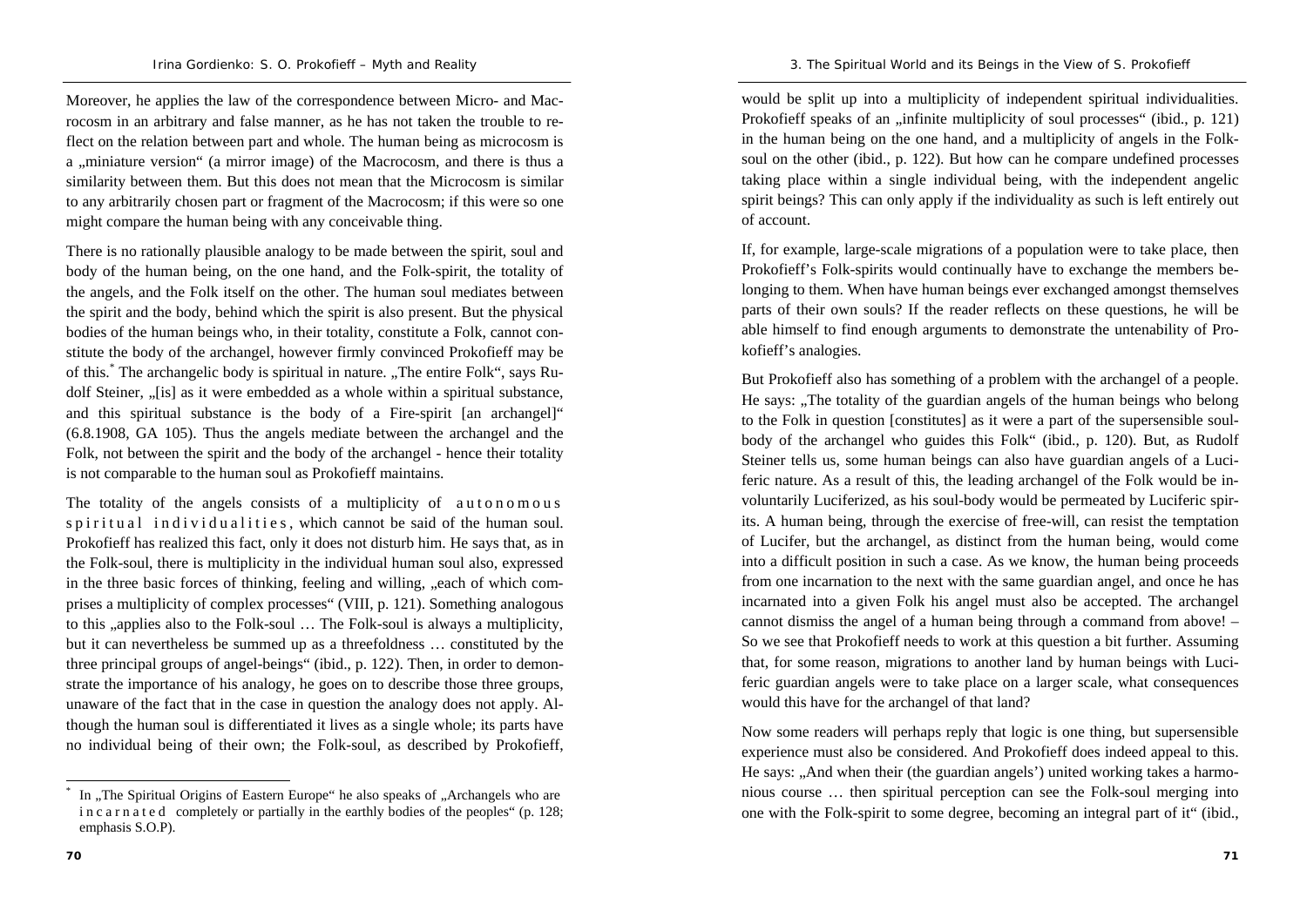p. 120). From the point of view of content this assertion is an example of what one is not permitted to do and say in Anthroposophy, and also in occultism in general; in this particular instance the statement also has value in that it gives an indication of Prokofieff's ..spiritual perception and of the source of his "knowledge" of the so-called "Folk-soul".

In the following paragraph he repeats what we have just quoted, brings forward the same analogies with the individual human being, and says that, just as in clairvoyant observation the human aura presents the picture of a unity of soul and spirit, so this is also the case with the "angel-soul and the archangel Folkspirit, which, for the spiritual perception of their combined working, form an indissoluble whole" (ibid.). Here he forgoes the demand for a "special harmony"; there is also no "integral part", but only an "indissoluble whole"; however, the ..spiritual perception is the same, namely Prokofieff's own. He has ""perceived" all this "spiritually". This is confirmed by the following words: "Such a picture is presented to the eye of clairvoyance when it beholds these processes more from the standpoint of the archangel as he incarnates into the Folk-soul. From the standpoint of the angels who constitute this (Folk-soul), it appears somewhat different" (ibid., p. 121). To judge by the context, the first sentence of the passage quoted above could refer to an indication of Rudolf Steiner mentioned earlier, which does not, however, confirm in any way Prokofieff's assertion. In the second sentence Prokofieff presumes to correct Rudolf Steiner, through observing these things from his own standpoint, namely that of the angel.

In order not to tire the reader any further with the casuistry of Prokofieff's clairvoyance, we will not, in what follows, take account of his "spiritual perception", which is supposed to lend support to his theory. There are statements of Rudolf Steiner from which one can infer that the Folk-soul is definitely not the totality of the guardian angels of the human beings who constitute a Folk. In the daytime, says Rudolf Steiner, the Folk-soul is united with the human soul. "Every time we fall asleep we leave, as it were, the habitation of the Folk-soul to whom we belong"  $(27.11.1914, GA 64)$ . "In waking consciousness we exchange our forces with our own Folk-soul" (12.12.1914, GA 156). The relation between the human being and his guardian angel is built up in a contrary way in the rhythm of sleeping and waking. "So long as the human being is awake, the angel is in the lap of … the higher spiritual beings" (17.7.1921, GA 205). But when the human being leaves his physical and etheric bodies during sleep, he is

accompanied by his angel (if the materialistic outlook of the human being concerned does not prevent this). ..... The Archangeloi principle is [connected] with the etheric nature, … the Angeloi principle must as it were accompany the human being from one state to another and back again. This Angeloi principle, this essential being of the Angeloi, must accompany the human being on his way into the sleeping state and on his return from the sleeping state" (ibid.).

Now this should suffice to lead Prokofieff's theory "ad absurdum". In the waking state the Folk-soul is united with the human soul, whilst the angel is resting in the lap of the Hierarchies. Conversely, in sleep the human being leaves the physical and etheric body – the dwelling-place of the Folk-soul – and unites with the angel. Thus the Folk-soul is connected with the physical and etheric body of man, so that the angel cannot be a part of it. The angel works within the human astral body and, in contrast to the Folk-soul, accompanies the human being through sleep. There is yet another interesting and unambiguous statement of Rudolf Steiner regarding the Folk-soul: "The Folk-soul is a real Being, but it has no physical body; its lowest member is the ether-body … it spreads itself out like a body of mist, and all the ether-bodies of individual human beings of a given Folk are embedded within it, and its forces flow into the ether-bodies of the human individuals" (21.6.1907, GA 100).

## 3.2. Mental Arithmetic as a Means of Bringing Order into the Angelic Worlds.

How can the spiritual tasks of Middle and Eastern Europe be fulfilled if one is not clear on the question of what the Folk-souls actually are? Prokofieff is accustomed to resolving spiritual-scientific questions speedily and without effort, but here his ideas become unexpectedly complicated. His Folk-soul has grown too many-layered and many-facetted. But things may have grown uncomfortable for the archangel too, as he now possesses a soul-body which consists of a multiplicity of the most varied and continuously changing individualities. As Prokofieff is considering things from the standpoint of the archangel, then from the standpoint of the cosmos, and finally from the standpoint of the spiritual beings who guide humanity, contradictions appear. And in order that no anarchy should arise in the Folk-soul as he has conceived it, he decides to create order in the angelic realm (and thus also in the Folk-soul) through arranging the angels according to various spheres of responsibility or more or less easily sur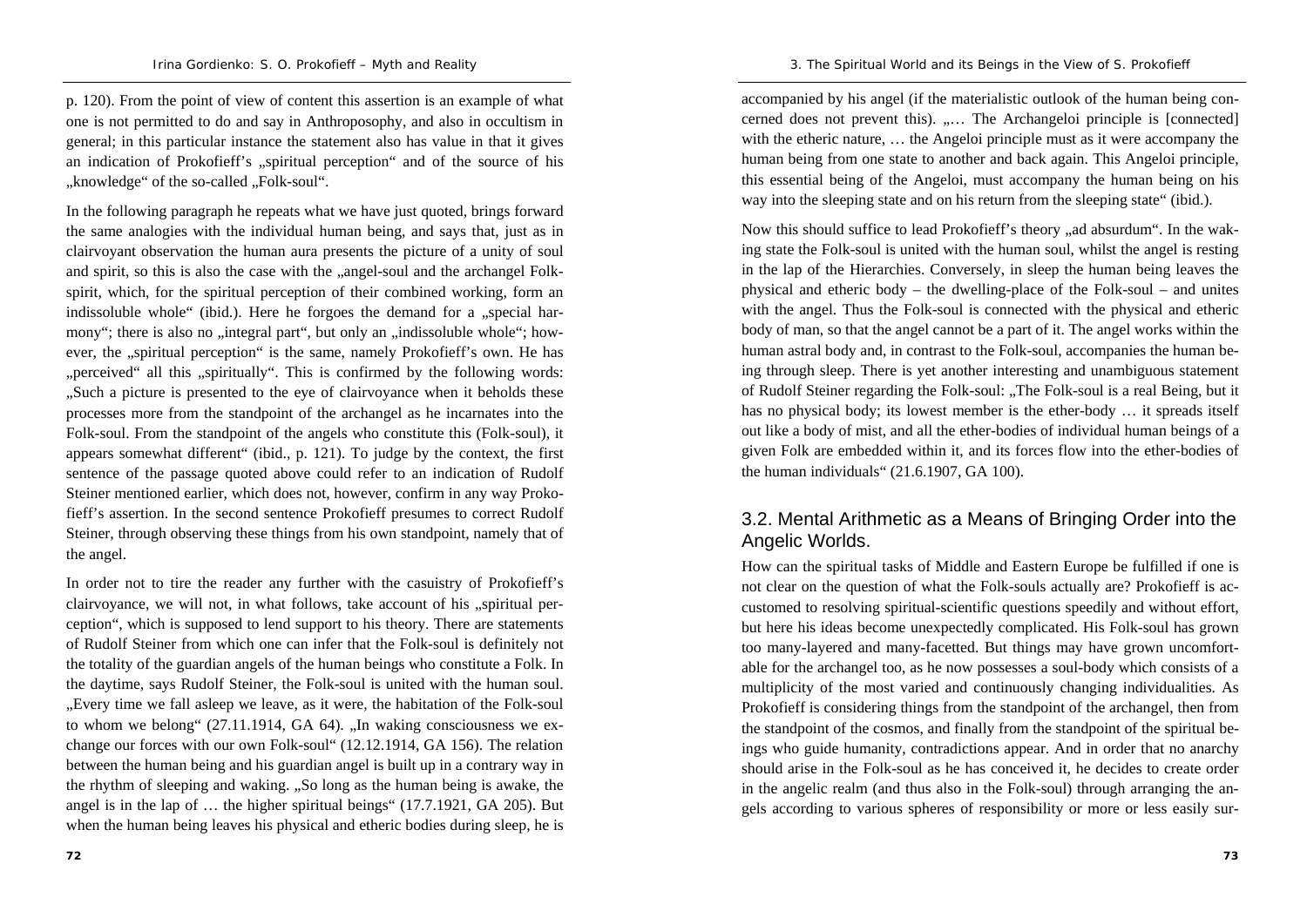veyable ..categories". (Something of this kind was undertaken by Swedenborg, of whom we know that he was the reincarnated Ignatius de Loyola.)

First, he envisages three stages in the evolution of the angels (VII, p. 123). The principle whereby the stages arise – they are categories – is amusing. To the first category belong the angels of "ordinary human beings in all their different gradations" (ibid.). Here Prokofieff ought to have asked himself the question: what, from the standpoint of spiritual science, is the meaning of "ordinary human beings in all their different gradations"? He is doing nothing less than to set up a classification according to rank within the angelic realm! What gradations are meant here? Has it to do with social status, doctor's degree, or military rank? Such concepts have no place in Rudolf Steiner's Anthroposophy.

To the second category belong the angels of "prominent" human beings (ibid., p. 124). And even the concept of a prominent human being is unknown to spiritual science. Though it may deserve mention that Otto Weininger wrote a book entitled "Genius and Mental Confusion"!

To the third category belong, according to Prokofieff, the angels of the Initiates. "Among these most highly-developed angels" – he informs us – "are to be" found, for example, the guardian angel of Rudolf Steiner, and also the guardian angels of the other leading initiates of Mankind" (ibid., p. 123). In order that the third category should not coincide with the second (or the first), the Initiates should not be counted among the prominent – and still less among the ordinary – people. That Prokofieff knows so much about the Initiates of humanity should no longer be any cause for surprise.

The question might be asked: what is the value of such an abstract scheme whose concepts are completely lacking in contour? Is the progress made by the human being to be determined, not by himself, by the efforts of his individual 'I', but by the level of his angel in the order of rank set up by Prokofieff? – Or, conversely, is it the case that the angel on the ascending ladder rises higher when the human being entrusted to him has worked his way up from the category of "ordinary" to the category of "prominent" people? What kind of criteria determine whether a human being has become prominent, or whether he is still ordinary? Is it the number of books the person has written, which is the decisive factor, or is it their thickness? In this question Prokofieff gives no concrete recommendations to the heavenly guiding powers, and allows them room – within the framework he provides – to act at their own discretion. In this respect Prokofieff differs from the Catholic clergy, who decide such things themselves, even if the process of deciding may extend over a matter of centuries.

According to Prokofieff the first category of angels is still "at the beginning of its development" (ibid., p. 124), while the angels of the Initiates are preparing "to ascend to the next higher rank, that of the archangels" (ibid.). According to Rudolf Steiner's research into karma, human beings who, in one incarnation have undergone an initiation, do not necessarily incarnate thereafter as "prominent human beings" – to use Prokofieff's expression – but sometimes as "ordinary" ones, because they have to fulfil certain tasks which have no direct connection with their past incarnation. But what happens to the angels? – Are they, after having almost attained the rank of archangel, made to return to the beginning of their development?\*

Prokofieff says to this: "In individual development, and also in the general historical development of mankind as a whole, these three groups of spirits of the angelic realm correspond  $a$  p  $p$  r  $\circ$  x i m a t e l y to the developmental stages of sentient-soul, intellectual or mind-soul, and consciousness-soul" (ibid.). One can find no fault with this statement, because it is without content. It arises on the basis of the trivial fact that between two quantities consisting of the same number of elements there exists a numerical correspondence. One can maintain with equal validity that there is a correspondence to these three angelic groups in: head, rhythmic and metabolic system in the human being; Atma, Buddhi, Manas in relation to the human spirit; June, July, August in relation to the summer months of the year. And why the formulation "approximately"? Is an approximation needed when one is counting up to three?

If we consider his last assertion from the aspect of the  $de$  v e l o p m e n t o f the individual, are we to take it that "ordinary" people develop the sentient soul; the particularly "prominent" ones - such as Goethe and Schiller, through whose work the Folk-spirit was able to speak to human beings (ibid., p. 123) – develop the intellectual soul; and the Initiates the consciousness-soul? According to Rudolf Steiner this is not the case, for the ordinary human  $b \sin g s$  of the 3<sup>rd</sup> post-Atlantean epoch develop the sentient-soul, those of

Here again we remark that it is impossible to work through these things without humour. Let the reader try to imagine how terrible it would be if we were to carry out our analysis with a long face and a deadly serious expression!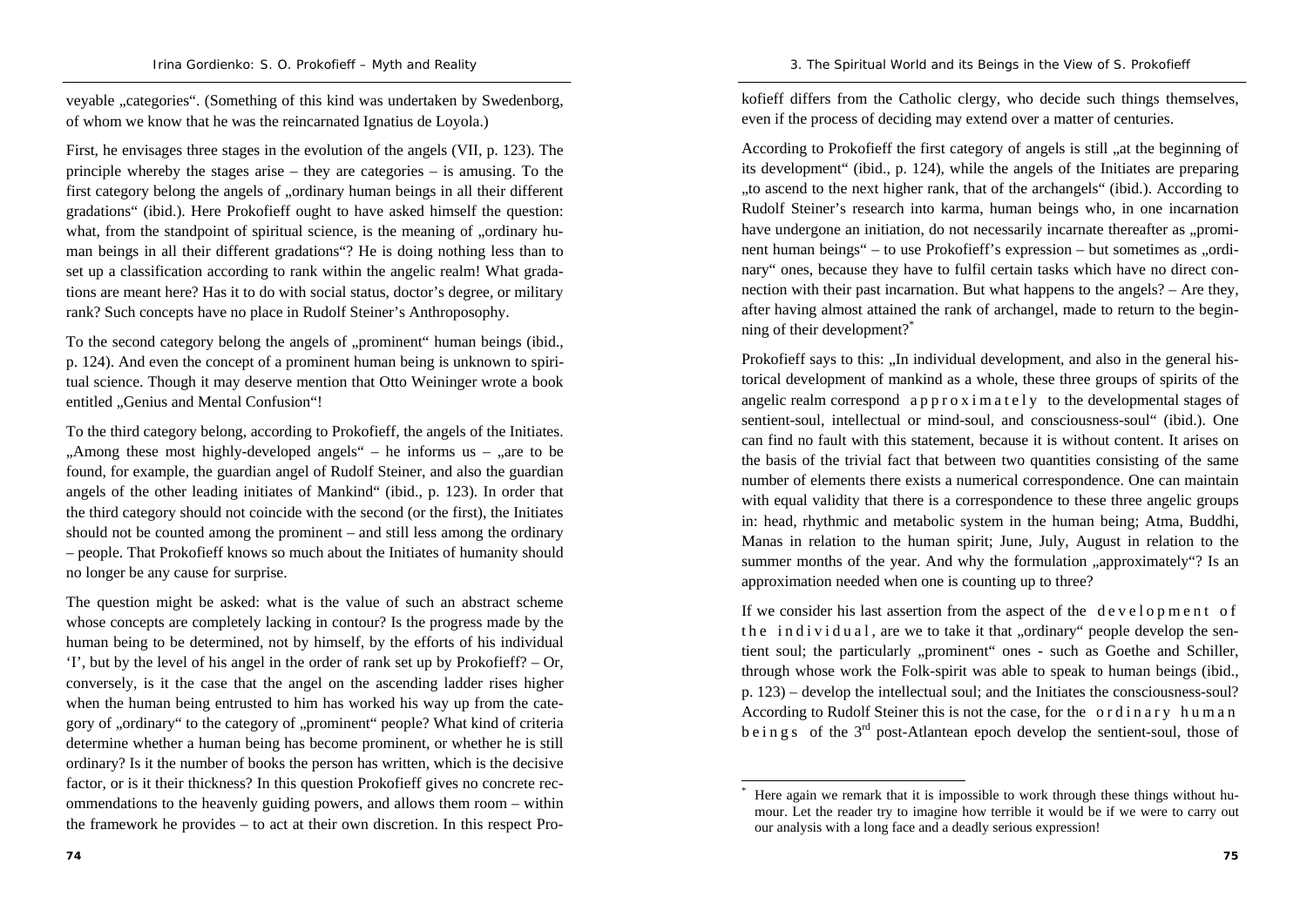the  $4<sup>th</sup>$  the intellectual soul, and the ordinary human beings of the  $5<sup>th</sup>$  epoch develop the consciousness-soul. The Initiates develop still higher members.

Let us now try to examine the above statement from the aspect of the "historical development of mankind as a whole" (ibid., p. 124). When Prokofieff maintains that the three post-Atlantean epochs in question correspond to his three angelic groups, to whom (or what) do the  $1<sup>st</sup>$ ,  $2<sup>nd</sup>$ ,  $6<sup>th</sup>$  and  $7<sup>th</sup>$  post-Atlantean epochs correspond? If there are correspondences between the epochs of human development and the groups within the Hierarchies, then a certain lawful structure is to be expected in these correspondences, and all the Hierarchies of an epoch should be assigned their place. But this is not the case.

We conclude that Prokofieff's attempt to introduce a new order in the angelic world is unsuccessful. Pursuing the investigation still further one realizes that, within the second category, there is yet another second category, consisting of angels , who are not the guardian angels of individual human beings" (ibid.). This second second category is again divided into three categories: messengers, leaders of (human) communities (ibid.) and – let us call them for brevity's sake – "Folk-Gods". Thus we have as a third second category: the angels of the communities. So as not to tire the reader with the verbal, hairsplitting account of Prokofieff's categories, we will attempt to bring order into his categories by means of a diagram:

#### **THE ANGELS**



How many categories of angels has Prokofieff ..found altogether? His answer is: seven, for he says:  $\sin$  all the seven angelic categories described ..." (ibid., p. 125).

Is he leaving out the larger "categories" and counting only the small ones into which they are divided? But there are only six. What ought to be included as the seventh category he calls, not category, but "group". This consists of beings who actually "belong to the hierarchy of archangels"! Thus the seventh group of angels consists of those archangels who are "willing in a spirit of sacrifice to work in the spiritual world bordering on the Earth, on the same level as the angels" (ibid., p. 124). Consequently the angelic realm in Prokofieff's scheme is divided into six (small) "categories" of angels and a "group" of archangels  $$ not into seven categories of angels.

Let us see what he understands by the remaining approximately three or four (or whatever is needed to bring them up to the number seven) categories of angels: "The angel-messengers carry out the instructions of a Folk-spirit in relation to various human beings belonging to the Folk" (ibid.) – i.e. they are something like cosmic postmen. Or could the guardian angels also take on this task, perhaps? Why does the separate institution of angelic messengers need to be set up? Rudolf Steiner does not mention them. He says only that the angels have an affinity with the human soul-life, because they are  $\alpha$  engaged in the transformation of their astral body into Manas … but have not yet completed this work. The human being stands at the beginning of this work … Thus they understand fully all that the human personality can experience through sorrow and joy" (9.6.1910, GA 121). And this applies to the angels in general, not only to a special group. But as the angels also reach up with their consciousness to the sphere of the archangels they serve as mediators between the human being and the Folk-spirit: "They receive the instructions of the Folk-spirits" – says Rudolf Steiner – ... and carry them into the individual souls  $\ldots$  " (ibid.). Nowhere does he speak of a division according to which some angels serve only as messengers, and the others as guardian angels.

To the third "second category" of angels in Prokofieff's system belong the "leaders or 'group-souls' of individual human communities or associations w i thin the sphere of activity of a given Folk-archangel" (VIII, p. 124; emphasis S.O.P.). The regular angels work together with individualities, and it is their task to work with the aim of individualizing. The angel-being works in the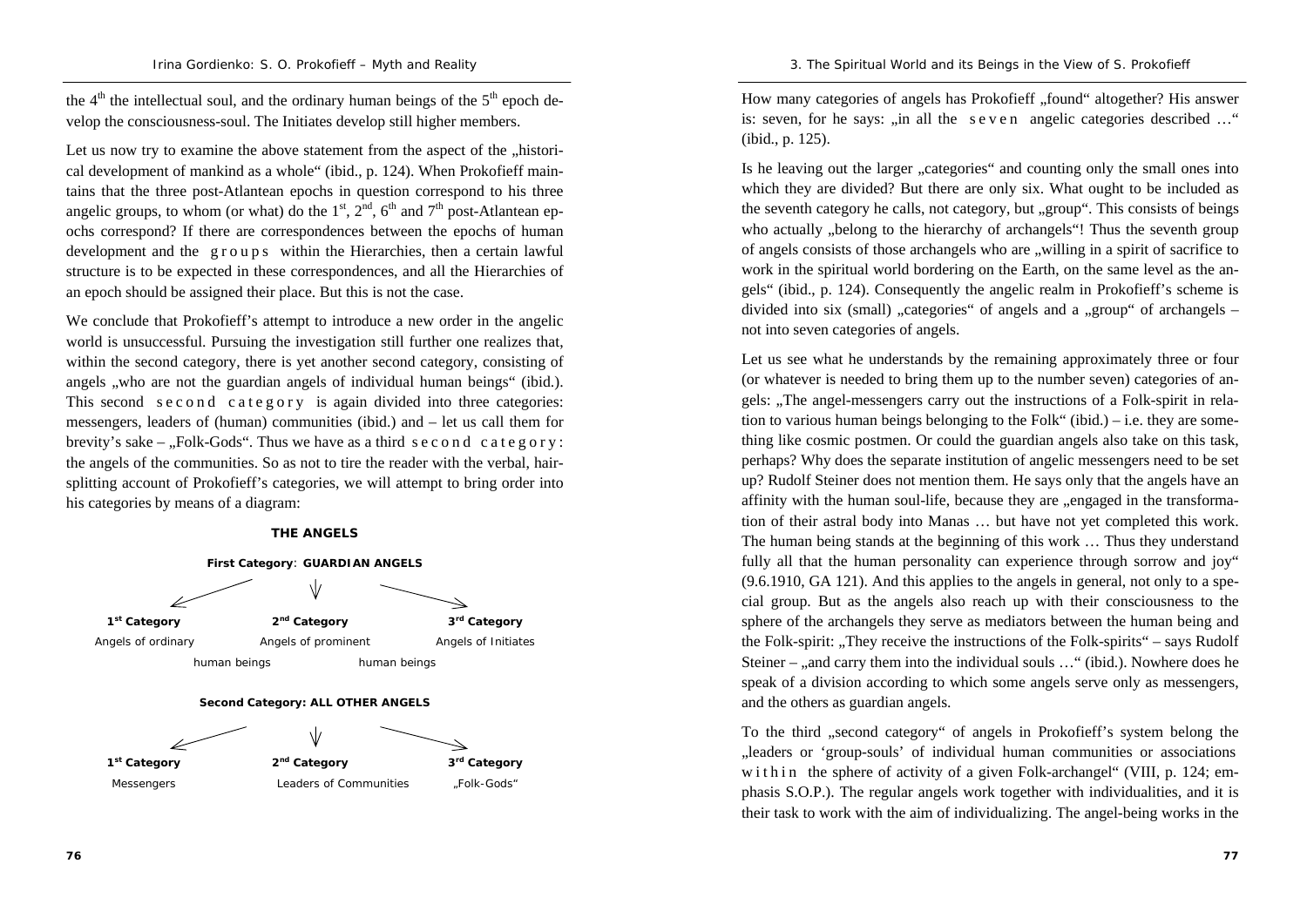astral body of the human being; if the angel were to work as a group-spirit, this would give him the possibility of working for the development of group-soul qualities, thereby creating a dominance of the group-soul consciousness in relation to the individual. However, this would conflict with the task of our epoch. Only the Luciferic angels work in this way. Are they the ones Prokofieff meant, perhaps?

To work with groups is the task of the archangels, whose sphere of activity is the human etheric body. In our time only the retarded spirits are concerned with the development of the group-soul nature. (There are exceptions; but one would have to deal with these separately, and they are unrelated to Prokofieff's theme.)

To a further third category in Prokofieff's system belong ..those angels whose working reaches across the boundaries of the sphere of activity of a Folk" (ibid.). From spiritual science, however, we know that we have here to do with neither angels nor archangels, but with Archai. What kind of activity does Prokofieff ascribe to the "angels"? He says: "These angels bring about the connection between the various peoples on the level of the angels" (ibid.). What could the meaning of this be? ..On the human level" connections of this kind are realized through diplomatic representatives  $-$  i.e. through embassies. Perhaps  $n$ embassies", modelled on the earthly ones, arise also in the angelic realm, and Prokofieff's angels of the third category are appointed as their staff?

We arrive at an interesting observation if we compare these "calculations" of Prokofieff with what he says about himself in the book "The Spiritual Tasks of Middle and Eastern Europe". In the Foreword he says: "The book can [also be regarded] as a task assigned to me by Destiny, which has made me into a mediator between two peoples. The mutual understanding of these peoples I see therefore as one of my most important tasks" (p. 12). Here one would wish to ask Prokofieff: Would it not have been simpler to say quite straightforwardly – "My guardian angel is not just an angel like other people's (the ordinary, the prominent, and the initiated), but an angel of the (second) third category, whose activity reaches across the boundary of a people – in other words, an Archai"? Indeed, something comparable to this regarding his relation to the Spirit of the Age, Michael, was already expressed in his autobiographical essay (cf. § 1.2.).

Might there not, we ask, in addition to Prokofieff's personal "Archai-guardianspirit", also exist other "angels" of this kind? Yes, of course. And Prokofieff

tells us about them: ...To this group belong many of the gods, known to us in the different mythologies, who were revered by various peoples in antiquity. (Thus the Egyptian god Thoth was revered in Greece as Hermes and in Rome as Mercury" (VIII, p. 124). We gather from this that one and the same Being was known in Egypt as Thoth, in Greece as Hermes, and in Rome as Mercury, i.e. this Being "brought about the connection between the various peoples", and does so to this day. According to Rudolf Steiner, Hermes – or Thoth, as the Egyptians called him – was an individuality who was once a pupil of Zarathustra, and received from him the Sun Wisdom and the power of judgment, and later appeared in the realm of science. Thereafter this pupil appeared in the astral body sacrificed by his teacher, as Hermes, the great teacher and sage of the Egyptian Mysteries (cf. 15.2.1909, GA 109 and 2.9.1910, GA 123). That Hermes is an angel who brings about the connection between peoples – of this Rudolf Steiner said nothing, it was "discovered" by Prokofieff. But Rudolf Steiner did speak in unmistakable terms about the hierarchical Being who in the ancient religions was also known as Hermes or Mercury (cf. 4.1.1918, GA 180). He says: "The god Mercury is an Archangelic being" (1.6.1924, GA 236).

Thus Prokofieff's scheme of the angelic realm has, on closer inspection, dissolved into nothing.

### 3.3. From Arithmetic to Algebra. The Spiritual Beings as Variable Quantities.

The spiritual world as it is described by Rudolf Steiner presents considerable difficulty to anyone who wishes to grasp it with a simplistically dogmatic and schematic understanding. There are spirit beings who express themselves through other beings; relationships reproduce themselves in different forms on different levels of the Hierarchies; the one serves as a model for much else through undergoing metamorphosis and appearing under various aspects on various evolutionary stages of world-being. The manifoldness of revelation is brought about through the activity of individual spirit-beings who are as original and concrete as the human beings living on the Earth; for the spirit-world is neither simpler nor poorer in content than the earthly world. But the latter has congealed into sharply outlined material forms, and can on no account be forced into a definitive series of easily surveyable abstract schemes.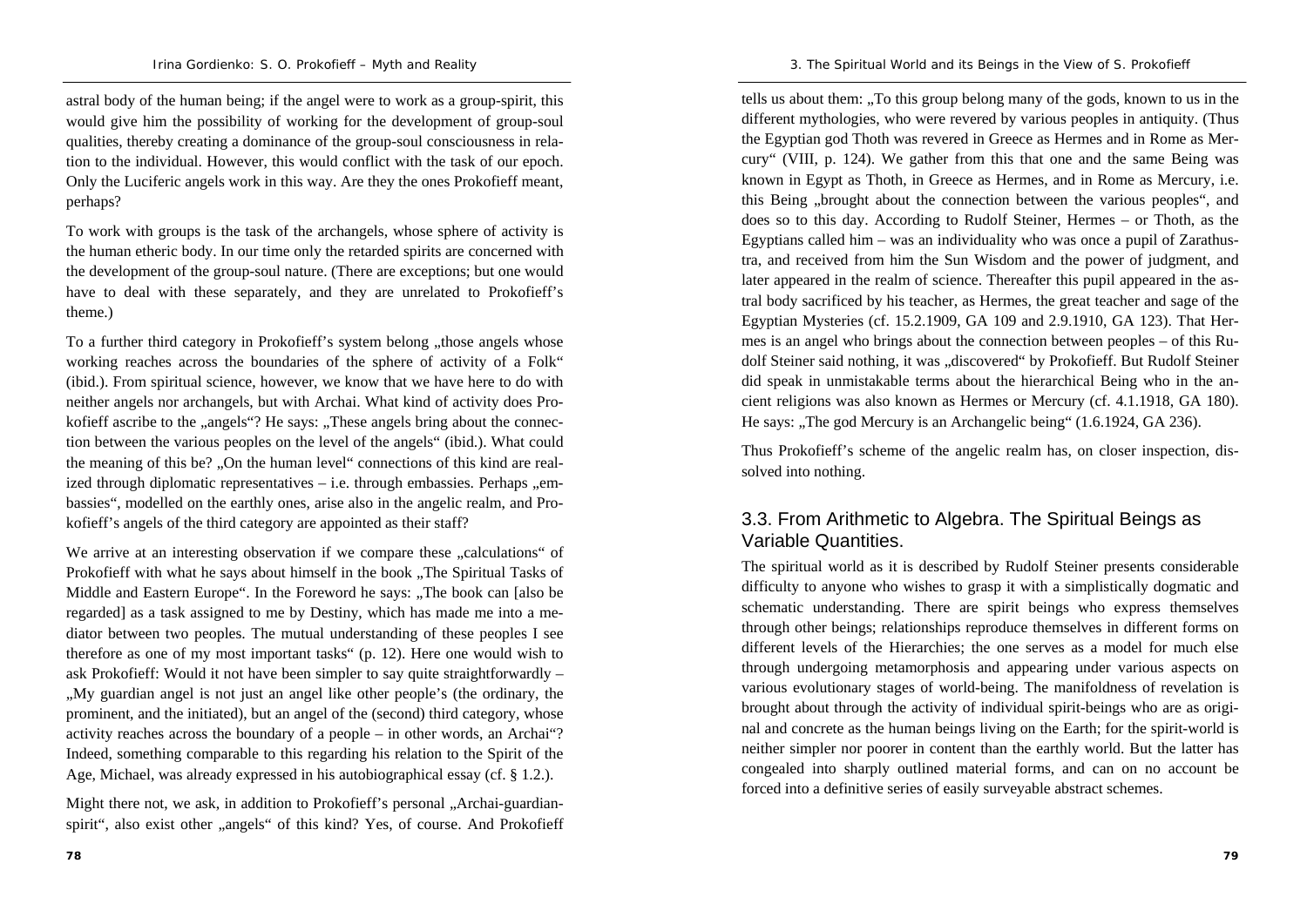In contrast to the spiritual world, the way in which phenomena are perceived in the physical world ensures the permanent correction of schematic and incorrect representations of it. The spiritual world is revealed to the human being only in conceptual form unless, as in the case of Rudolf Steiner, he has it before his inner eye as an immediately perceptible reality. In order to be able to grasp this in its full complexity the human being must, on the one hand, attain the faculty of inner beholding and, on the other – so as to be able to apprehend correctly what is beheld – carry through concentrated work in his thinking, achieving thereby a shifting of the boundaries of understanding and consciousness to the level of inspiration.\* The thought-forms in which the picture of the spiritual world appears leaves one free, and thus there are also paths of minimal resistance, corresponding to the innate forces of understanding. In such a case the human being remains within his everyday associative thinking which only provides the basis for the attainment of this (picture of the spiritual world – Trans.). We will illustrate by means of the following example how this works out in practice.

In Rudolf Steiner's lectures there are indications regarding the Bodhisattvas, individualities who have a significant "head start" in advance of general human evolution, and incarnate on the Earth in accordance with certain laws, but not by stereotype. There are also communications of Rudolf Steiner concerning the Masters of Wisdom and Harmony of Sentiments (Meister der Weisheit und des Zusammenklangs der Empfindungen), who are united in the White Lodge of the leadership of mankind. In the description of these there is a certain similarity, a parallelism, but there are also important differences. In the present book we are not able to examine this more closely, and instead refer the interested reader to the relevant lectures of Rudolf Steiner.† Here we wish only to show how Prokofieff deals with this question.

In his first publication Prokofieff, citing Rudolf Steiner, comes to the overhasty conclusion that in the Lodge of the Twelve whose teacher appears as the thirteenth, the Masters of Wisdom and The Harmony of Sentiments – a r e the

Bodhisattvas (I, p. 73). To which it must be said that not everything that is analogous is identical – a truth apparently not grasped by Prokofieff. It can also be said of the disciples of Christ that, as the Twelve, they surrounded their Teacher as the thirteenth. Does this mean that they were the same persons (including Judas)?

In the attempt to justify his standpoint Prokofieff says: "Even the name 'Masters of Wisdom and Harmony of Sentiments' expresses this, for the true 'Harmony of Sentiments' – sentiment (feeling) is connected above all with the astral body – is only possible when the latter, as is the case with the Bodhisattva, has been transformed into Spirit-self" (ibid.). This "proof" does not stand up to criticism. For what does one prove by saying, firstly, "sentiment (feeling) is connected above all with the astral body"? One could infer from this that the plant does not, while the animal does, have feelings. And what would we gain from this play of associations? And, secondly, what is the meaning of the statement: "the true 'Harmony of Sentiments' is only possible when the astral body has been changed into the Spirit-self"? – Here we have the purest abstractions. Prokofieff would have to explain what he understands by the 'Harmony of Sentiments' and how this is related to the Spirit-self; or what the difference is between an untrue harmony of sentiments and the true one. And thirdly, how does he know that in the case of the Bodhisattvas the transformation of the astral body into the Spirit-self takes place? Prokofieff refers to p. 70 of his book (I), where he states that the Bodhisattva is only working with the angels at the transformation of his astral body into Spirit-self, and that he would only accomplish the full development of the Spirit-self in his final earthly incarnation – i.e. when he ascends to the rank of Buddha. On the other hand, Prokofieff tells us that "the true 'Harmony of Sentiments'" is only possible when the astral body "has been transformed into the Spirit-self" (ibid., p. 73), at the Buddha and not the Bodhisattva stage, therefore! But in this case how could the Bodhisattvas be at the same time the "Masters of Wisdom and Harmony of Sentiments"? That such is indeed the case Prokofieff concludes from Rudolf Steiner's lecture of 20.5.1913 (GA 152), where it says that the angel attains freedom when the human being rises from Bodhisattva to Buddha. But this very argument ruins his "demonstration". Because this would mean that only the Buddha knows the "true Harmony of Sentiments", while the Bodhisattva, whose Spirit-self is not yet developed, is not endowed with this, and can there-

<sup>&</sup>quot;The only thing that I can ascribe to myself is that I have gone through a rigorous" training thanks to which I cannot succumb to the fantastic in any way. This was obligatory for me. For, what I experience in spiritual realms is thereby free from all illusion, from all deception, from all superstition … I know how to distinguish between truth and illusion" (Rudolf Steiner to Elisa von Moltke on 12.8.1904 – Ed.).<br>
Especially the lectures of: 31.8.1909 (GA 113); 25.10.1909 (GA 116); 17.9.1912

<sup>(</sup>GA 130); and GA 264, pp. 201-205.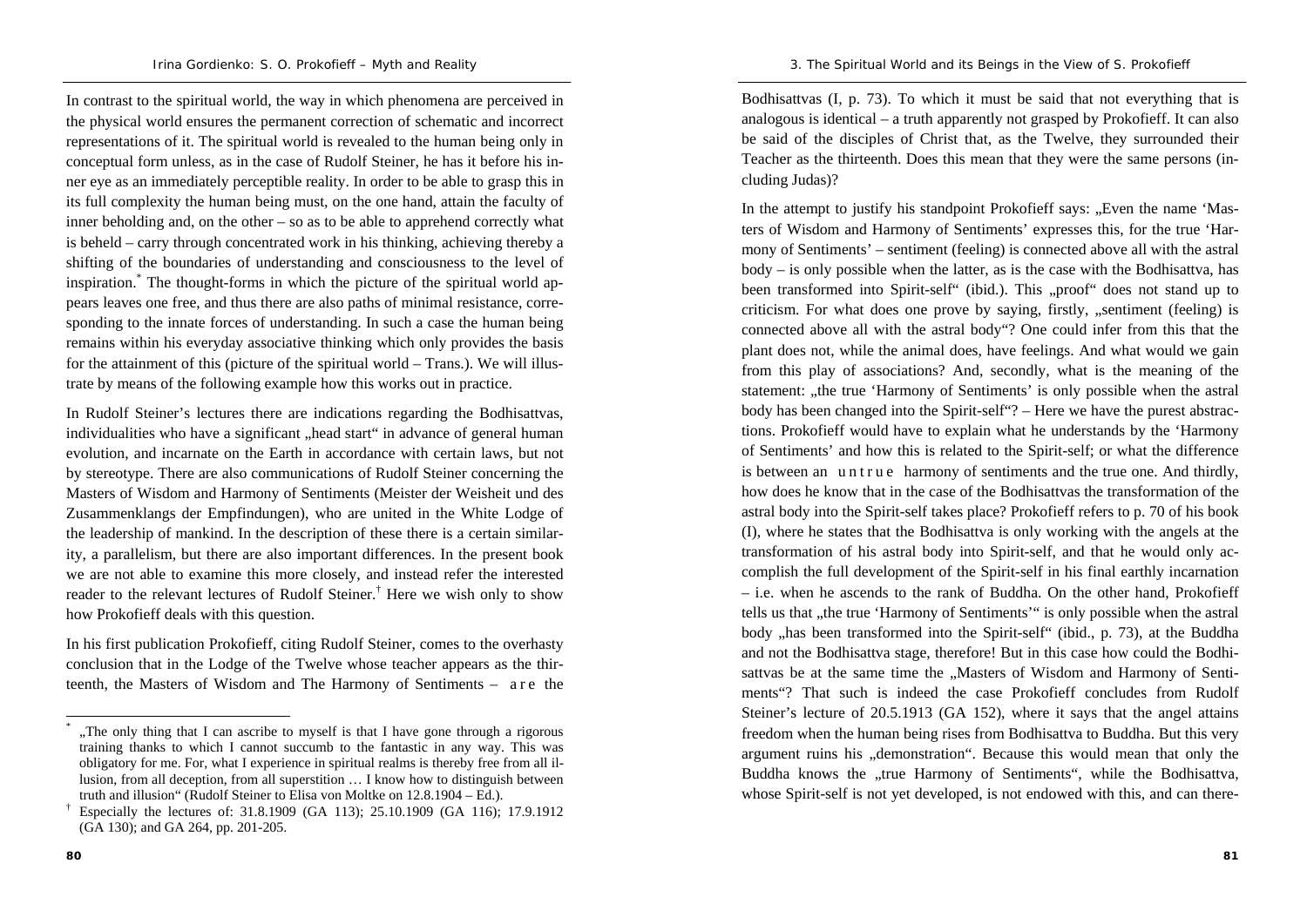fore not be called ... Master of Wisdom and the Harmony of Sentiments". Prokofieff refutes himself.

He seems to have noticed this himself, and tries now to extricate himself from this awkward position by concluding his ..demonstration" in the following way: "It needs to be stressed in connection with what has been said, that in addition to the [highest and most fundamental] definition (thought up by himself) of the 'Masters of Wisdom and the Harmony of Sentiments' as the College of Bodhisattvas in the sphere of Providence, there are yet other great teachers of humanity (this is therefore the 'lower' and 'secondary' definition!) who can be called 'Masters of Wisdom and the Harmony of Sentiments' [in Christian esotericism]. For they too are inspired from this sphere and have a direct relation to it" (I, p. 74 [p. 86]. Here Prokofieff raises himself above the whole of Christian esotericism and shows what little regard he has for the reality of those he names 'Masters of Wisdom and the Harmony of Sentiments'. For if we have here to do with real individualities, then there can only be the definition of the reality, regardless of whether it is a "higher" or a "lower". Identifications of this (Prokofieff's) kind are normal in abstract algebra - they are what is known as  $\mu$ isomorphisms", where only the number of elements composing a quantity is taken into account, and the structure of their interrelationships, the ..individuality of the element being completely absent. In Anthroposophy we are concerned above all with individualities and not with relations, abstract structures and numbers. But for Prokofieff there appear to be no individualities. He treats the names of the spiritual beings as variable quantities which can, according to need, be made to mean all kinds of things through the attaching to them of the appropriate definitions. And, as he states in his "Autobiography", everything that Rudolf Steiner says about the Bodhisattvas was "already known" to him, only he , had not until then been able to express it in thoughts" ("My Path") …", p. 85).

The situation appears still worse when he is speaking of the "Group-soul" of the Anthroposophical Society. This "variable" is assigned an endless variety of different meanings, which is particularly scandalous considering that the theme in question is the Christmas Conference, which he has chosen as the main emphasis of his life's work.

In his first book he says: "Just as  $\lceil$  in evolution] the single 'I' of the individual human being is only ignited through contact with the physical plane, so also the

esoteric essential being of Anthroposophy [the Being of Anthroposophy itself], its 'I', was only able to enter fully into earthly development when the Anthroposophical-Michaelic impulses had, at the Christmas Conference, united themselves completely with the earthly world, when the Anthroposophical movement and the Anthroposophical Society had become one. At that moment, in the 21st year of the life of the movement (from 1902-1923), the  $G \text{ row}$  - 'I' of the new community of Michaelites was truly [actually] b <sup>o</sup> <sup>r</sup> <sup>n</sup> . The birth of the new Group-'I' of the Michaelites as the spiritual foundation of their community is … [the profoundest mystery] of the Christmas Conference … If we ask ourselves: Which B e i n g can we bring into connection with what was here called the Group-'I'? Then the answer must be: This Group-'I' [is the leading Time-spirit of our age – Michael himself]" (I, p. 346, [p. 381-382]; emphasis S.O.P.). From this the following conclusion is to be drawn: Firstly, Michael would then be the esoteric essential Being, the 'I' of Anthroposophy, so that even the Being of Anthroposophy itself would be none other than Michael, which means that Anthroposophy is neither spiritual science nor anything else, but simply the leading Spirit of the Age.

Secondly, it follows from what is said, that Michael was only able to enter fully into earthly development as the esoteric essential Being of Anthroposophy by virtue of the Christmas Conference. However, the present Michael epoch did not begin in 1924, but in 1879, nor is it the first. In addition we know from Rudolf Steiner's communications, of numerous cases of concrete Michael r e v e l a t i o n s in Earth development, which took place long before the Christmas Conference. But – did he perhaps not reveal himself c o m p l <sup>e</sup> <sup>t</sup> <sup>e</sup> l y ? Unfortunately, Prokofieff does not let us know what he means by c o m p l e t e l y in this case.

If, thirdly, the esoteric essential core of Anthroposophy only came to full expression after the Christmas Conference, then what did Rudolf Steiner develop up to that point in time? Was it neither a highest nor a fundamental Anthroposophy, but perhaps no Anthroposophy at all, since it had no esoteric central core, and true Anthroposophy only began with the Christmas Conference? We recall Prokofieff's words in his autobiographical essay: "After the Christmas Conference … everything becomes different … in the Anthroposophical movement" (cf. § 1.2.). If someone were to believe, in contrast to this, that the Anthroposophy developed by Rudolf Steiner before the Christmas Conference was the genuine thing, then he would have at the same time to ac-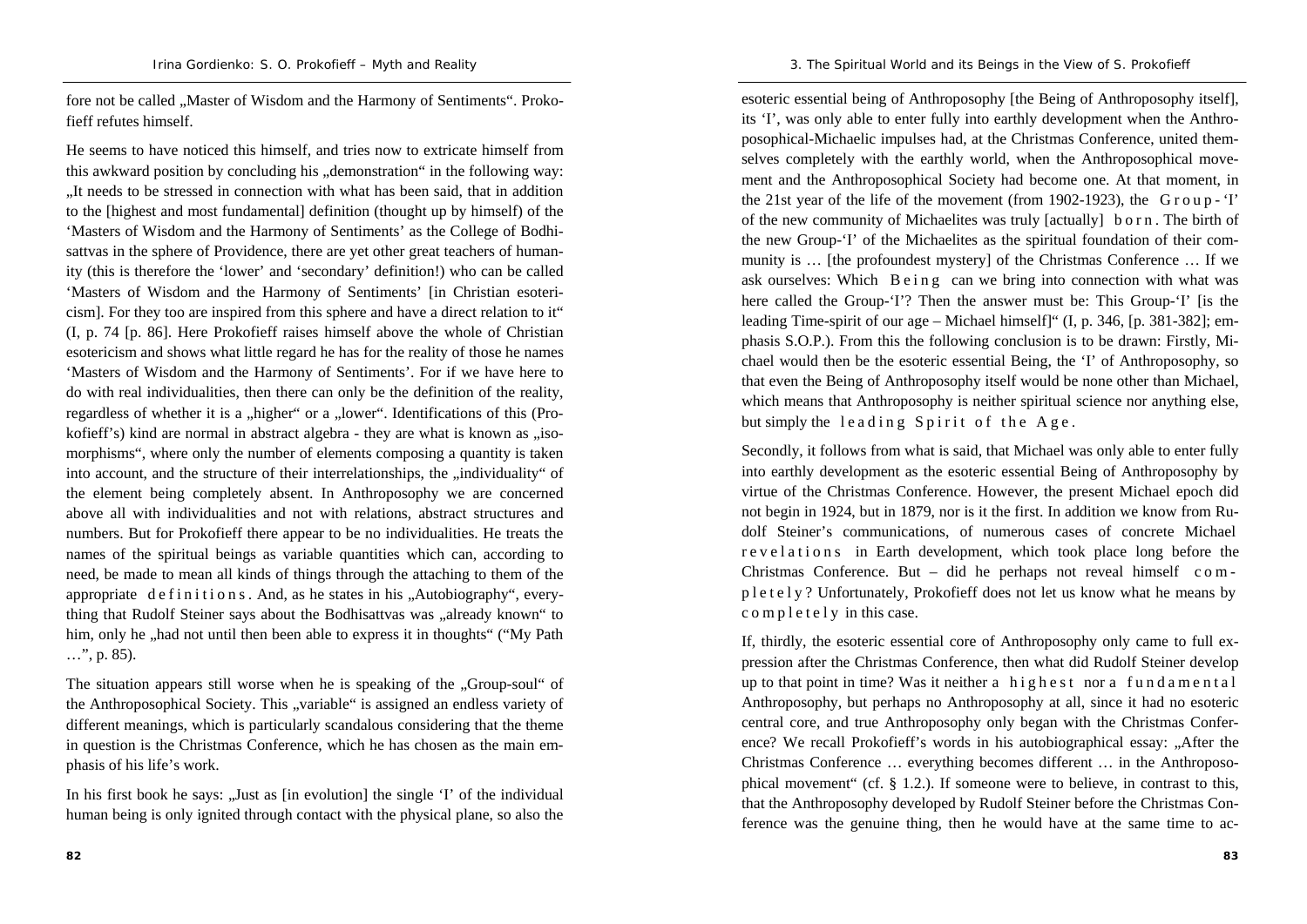knowledge that at the Christmas Conference Anthroposophy had come to an end. For Rudolf Steiner did not say that Michael was the Group-'I' of the Anthroposophical Society, which in the passage quoted above is described by Prokofieff as the Michael community.

Let us now turn our attention to the question of the Group-soul of the Anthroposophical Society, and not be confused by the fact that, in the fragment quoted, Prokofieff calls it the Group-'I'. Both terms are familiar to us and are basically the same because, when occultism speaks of Group-soul, it is pointing to a concrete Spirit-being who has an individual 'I', and not an abstract <sup>s</sup> <sup>o</sup> <sup>u</sup> l . But with Prokofieff the whole thing drifts into the abstract again, as he asserts that Michael is this Group-soul; in other places he tries to assign this role to other Beings.

In  $\Lambda$ The Occult Significance of Forgiveness" (V) we read the following:  $\Lambda$ This 'Good Spirit of the Goetheanum' ought more and more to become a kind of (?) 'Group-soul' of the General Anthroposophical Society … In the physically visible Goetheanum … the visible expression of the Being of Anthroposophy itself", etc.  $(V, p. 165)$ . As we have already explained, this  $n$ -actual Being of Anthroposophy is Michael himself. From this we infer that the Goetheanum is the visible expression of Michael. And if we take into account what has been said above, then it is he who at the Christmas Conference became the Groupsoul of the Anthroposophical Society. In the eyes of Prokofieff, are Michael and the Spirit of the Goetheanum one and the same Being? Is the Goetheanum the visible expression of Michael? - But why should it become more and more a Group-soul? And if they are two different Beings, does this mean that the Anthroposophical Society will have two Group-souls, or that Michael's post will be taken over by the Spirit of the Goetheanum?

Let us try to state clearly what Prokofieff understands by the ...Spirit of the Goetheanum". This will be no easy task. (It is always the first Goetheanum that is meant.)

In his book "The 12 Holy Nights and the Spiritual Hierarchies" (III) Prokofieff says: "This etheric development consisting of three successive steps, and the 'four soul qualities' which support this, were embodied in the forms, the painting, and the architecture of the first Goetheanum." He then goes on to speak of the Goetheanum as the  $\alpha$ -artistic revelation (objectification) – of initiation processes, which are connected to the ether-body of the human being." The

Goetheanum appears, in this instance, not to be "the visible expression of the Being Anthroposophy", but "stages, qualities and processes". He continues: "This spiritual Goetheanum (which every human being can himself build up within his ether-body through developing the lotus-flowers) will bear him (the human being) into the worlds of the Cosmos, into the widths of etheric space, and up into that sphere where in the present time the 'macrocosmic Goetheanum' or the 'Spirit of the Goetheanum' is to be found, of which Rudolf Steiner spoke at the conclusion of the Christmas Conference" (p. 134-135).<sup>\*</sup>

We will not linger to consider this remarkably abstract and arbitrary idea of Prokofieff's, which describes the three higher lotus-flowers of the etheric body as the "spiritual Goetheanum". Essential for us is the fact that, according to the statement in this book  $(III)$ , the  $,$ spirit of the Goetheanum" is to be found in the widths of the Cosmos, did not therefore in c a r n a t e at the Christmas Conference, and did not become the G <sup>r</sup> <sup>o</sup> <sup>u</sup> p - <sup>s</sup> <sup>o</sup> <sup>u</sup> l of the Anthroposophical Society; that conceivably it has no intention of doing so although, according to the passage in another book (cf. quote from given above: V, p. 165), it <sup>o</sup> <sup>u</sup> g h <sup>t</sup> to do so.

Let us now return to  $, \ldots$  The Founding of the New Mysteries" (I), where Prokofieff says: "The Goetheanum shows us the picture of the human being in his eternal and divine aspect … The Goetheanum [is also] the true home of the 'Anthropos-Sophia', where the wisdom of man, born of the Holy Spirit, where this cosmic wisdom became for the first time visible also to earthly human eyes on the physical plane"  $(I, p. 156)$ . Why "for the first time"? Were not all the temples and cultic centres of the past a visible expression of "cosmic wisdom"? Prokofieff tenaciously reiterates his (presumably highest and most f u n d a m e n t a l ) definition of Anthroposophy as  $($ the wisdom of man, born of the Holy Spirit". And what could be the meaning of: "the human being in his eternal and divine aspect. On p. 163 (ibid.) he says that  $n$ , the soul of the Nathan Jesus  $\ldots$  the ideal, cosmic archetype of the human soul' is  $\ldots$  the archetype of all mankind". Then who is actually the "Spirit of the Goetheanum" and the "Group-soul of the Anthroposophical Society"? – The Nathan Soul? Or Michael? Or Anthroposophy (in the one or the other sense of this word)? On

The chapter . The Building of the Inner Goetheanum as a Path to the Experiencing of the Etheric Christ", from which the quote is taken, is missing from the German translation available to us – Editor.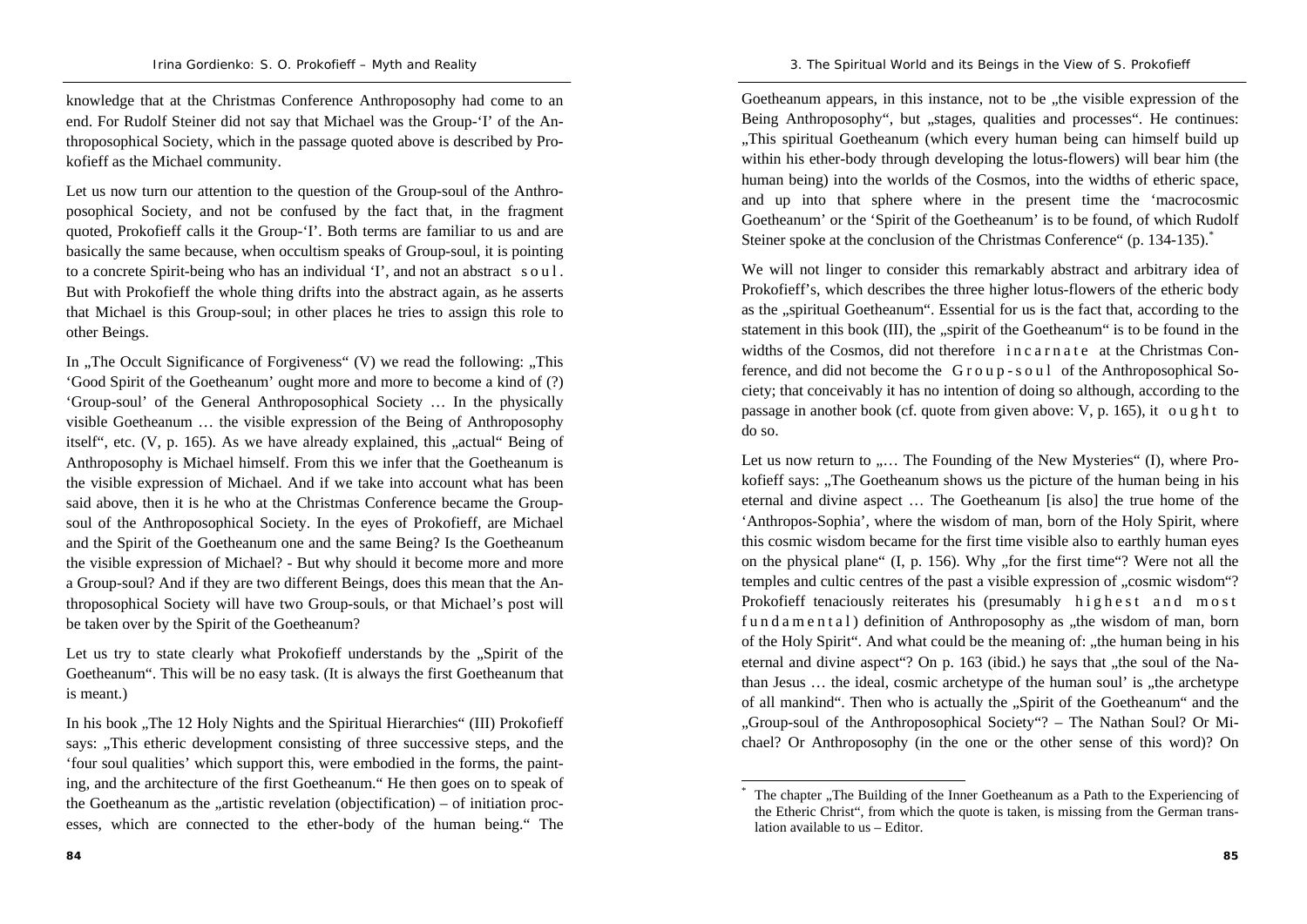p. 157 (ibid.) we read: "Living, etheric divine Word, revealing itself in physical form, … such was the first Goetheanum. It was the embodiment of Anthroposophy itself."  $-$  Now we will have to add to our list: "etheric divine Word".

Of the Goetheanum Prokofieff writes ..that it was itself a living Being" (ibid., p. 158). What happened to it when it was burned down? - From Prokofieff we learn that , after it had, like a living Being, gone through the process of death and disembodiment [it] revealed itself during the Christmas Conference as a purely spiritual reality, as the Spirit of the Goetheanum " (ibid., p. 164; emphasis S.O.P.). Who was it who went through incarnation in the forms of the Goetheanum, through death, and resurrection at the Christmas Conference? – Michael? – the Nathan Soul? – or perhaps – the processes of initiation?

Finally, Prokofieff himself grows tired of this chaos; he recognizes in it ..a highly significant problem", and asks the question: "What is this 'resurrected Goetheanum' for us now? What is the meaning of the 'Spirit of the Goetheanum'? What will its significance be for the further development of the Anthroposophical movement and the Anthroposophical Society?" (ibid., p. 165). But his answer confuses the issue still further: "We have in the Goetheanum the first great Michael revelation, made visible to the physical eye of the human being … The divine Word … 'became flesh' in full reality in the forms of the Goetheanum ... " and , when within the fire-element it went through the solemn act 'of transsubstantiation in the great Temple of the Cosmos (?) [it became] pure spirit, the spirit of the Goetheanum … it passed over, in agreement with world Karma, into the great Temple of the Cosmos, identifying itself with it, and thereby became the archetype of the <sup>s</sup> <sup>e</sup> <sup>c</sup> <sup>o</sup> <sup>n</sup> d great Michael revelation … the archetype of the true communion, the 'beginning of the cosmic cultus which is appropriate for present-day humanity'" (ibid., p. 168; emphasis S.O.P.). Where do we stand now? Did it become the Group-soul of the Anthroposophical Society? – Or ought this still to happen in the future? What about the first or second Michael revelation? – What about Michael himself, the Nathan Soul, and the Divine Word itself?

With this guided tour through the labyrinth of Prokofieff's demagogy we have tried to highlight the unintelligibility of his rhetoric. But there is still more to come, in the shape of the conclusive, depressing formulation of his theory of

**86**

the Spirit of the Goetheanum and of the emergent Group-soul of the Anthroposophical Society.

 $Rudolf Steiner"$  – he states –  $Rugages$  intensively in a profound study of the results of contemporary science. Then as an Initiate he bears them up to the gods in the Cosmos, and receives this knowledge of modern science – transformed into the language of the gods – back from them in the form of the world wisdom … He then endows this divine wisdom with a bodily sheath in the imaginative forms of the Goetheanum … ; during the fire these forms pass through the substance of the warmth-ether and return to the astral light, expanding then into remote regions of the Cosmos … From thence Rudolf Steiner receives them again, but now as the sublime divine Word, as the living Spirit of the Goetheanum as it returns transformed out of the depths of the Cosmos" (ibid., p. 211).

Thus the "knowledge of modern science", which has undergone transformation in the way described, ought more and more to become the Groupsoul of the Anthroposophical Society … – Healthy common-sense has nothing more to say.

### 3.4. Occult Materialism Makes its Début in Anthroposophy

The epoch of the consciousness-soul had of necessity to become the epoch of materialism, as a right development of individual 'I'-consciousness needs the support of sense-experience and knowledge of the laws of the material world. In Prokofieff's view of things the epoch of materialism is already nearing its end, as we showed in 3.3. Since the end of Kali-Yuga and especially since the Christmas Conference a victory of universal spiritualization ought to have begun, many details of which he describes in Chap. 7 of his first book (I). And in our time, so he mentions in a later book (V), the whole of mankind stands on the threshold between consciousness–soul and Spirit- $S$  e l f (p. 124), so that the end of materialism is imminent.

But what is the reality of the situation? Rudolf Steiner warns us: The materialistic outlook is on the increase and will continue to grow for a further four or five centuries (18.11.1917, GA 178). The spirits who inspire materialism have altered neither their intentions nor their strategies, but only their tactics. They no longer deny the spirit, but attempt to present it to the world with concepts and pictures taken from physical reality. In this way a kind of world-view arises,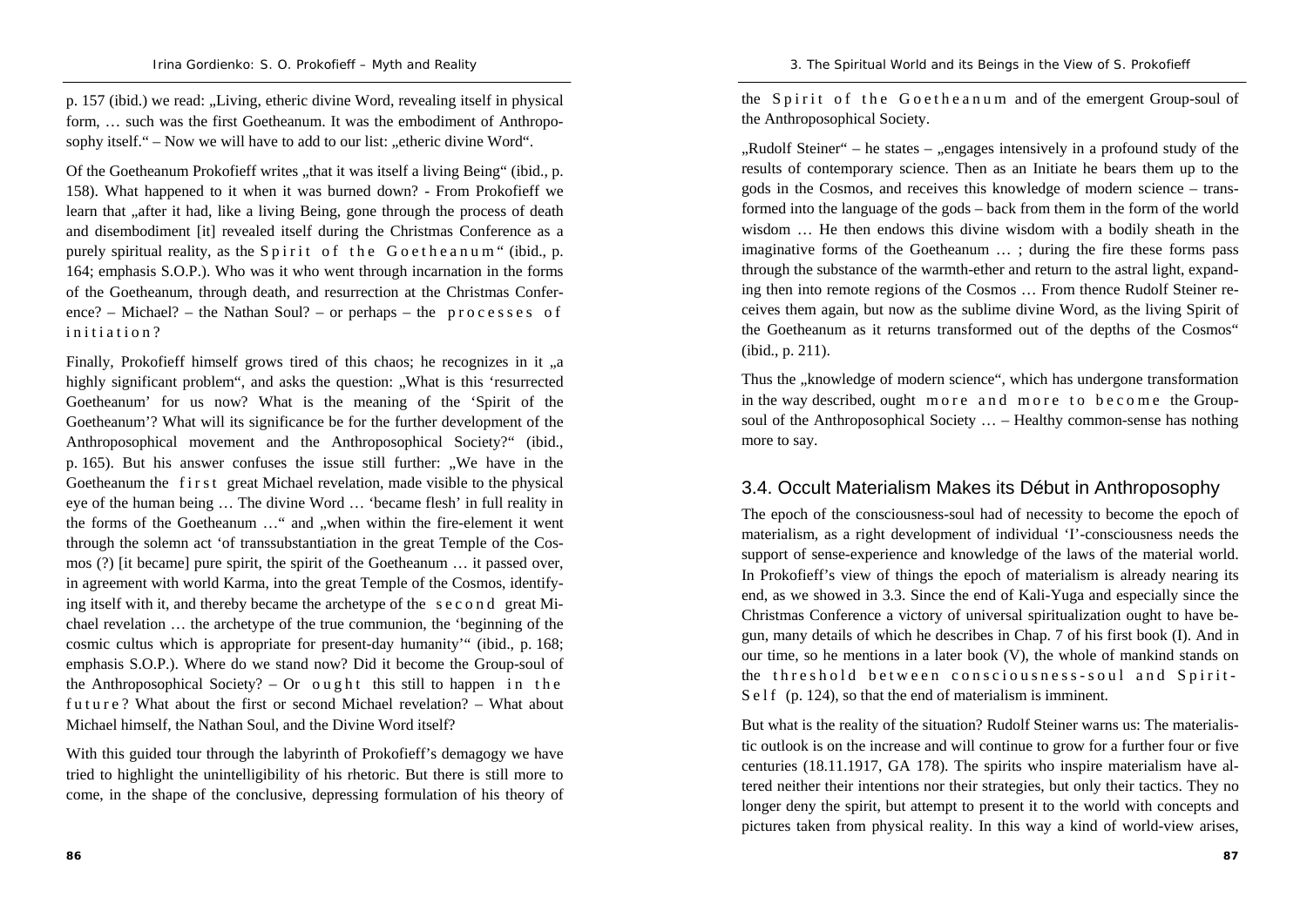which explains everything, including the spirit, with the technical terms ...matter" and "energy". Among such pseudo-scientific occult-materialistic streams we may count parapsychology, Ufology, extra-sensory research etc., which speak of abstract, energetic processes, forces, fields, substances of the spiritual world, and represent these according to the model of the phenomena of the physical world.

That Prokofieff too is aware of this can be seen in his later writings. But, for him, even this knowledge remains an abstraction. He polemicizes against such occult streams and unmasks their occult materialism, but he succumbs, himself, to their influence. His materialistic conceptions of the spiritual world are hidden behind concepts which he borrows from spiritual science.

The first symptom of the infection can be seen in the way Prokofieff operates, as we have described, with the conceptions of spiritual beings, who appear in the role of nomenclature abstractions after the model of earthly "ministries and official bodies".

His altered concept of the Folk-soul, which now, instead of the archangels, comprises the numerical totality of angels, and his explanation of the manifoldness of such a soul by means of analogies with the processes and attributes of the human soul, call to mind the following words of Rudolf Steiner: "If, as a spiritual scientist today, you tell people that there is a Folk-soul which is an archangel, and so on, then they ridicule you. What in materialism is spoken of as the Folk-soul is only the abstract aggregate of the qualities possessed by the members of a Folk" (18.5.1915, GA 159). With his theory, Prokofieff builds a firmly-constructed bridge between spiritual science and materialism, which he is the first to cross.

In Prokofieff's books there is a progressive de-personalizing of the spiritual world; instead of concrete spiritual beings we find mostly nameless powers. Thus in the "Spiritual Origins of Eastern Europe  $\ldots$  "(IV) he speaks in the course of a very long chapter - repeatedly, not just in passing, but as an essential theme - of the "spiritual-divine powers, who guide earthly development"  $(p. 373)$ ; of ,,higher powers which direct the karmic relationships of human beings" (ibid., p. 379); of the "higher guiding powers of earthly development" (ibid., p. 383), etc. Nowhere does he tell us what he understands by these powers. In this way his argumentation is neither spiritual-scientific nor religious, for even theologians refer by name to the Beings of whom they speak.

The reference made by Prokofieff in the same connection, to ... levels of metahistorical reality" - of which we will speak later  $(\S 6)$  – belongs in the same category. On these "levels" there are neither archangels nor Folk-spirits, nor is there a Time-spirit – there are no spiritual personalities at all; he describes only "powers", and "all-encompassing laws" (admittedly also "karmic undercurrents"), as in a well-designed mechanism. In Chap. 9 of the same book there suddenly appears an "inexhaustible source of the cosmic forces of childhood and eternal youth, in whose lap are contained all the great possibilities of the future" (IV, p. 60). Is there concealed behind all this, perhaps, a star in the cosmos, which radiates these rejuvenating energies and a light-filled future?

In the book "The Occult Significance of Forgiveness" (V) Prokofieff exhibits his materialistic thinking even more plainly. There he attempts to describe the "occult mechanism of forgiveness" (p. 58), which works as follows: "By dint of the effort made by the moral will springing from the individual 'I' … there are formed in the unbroken memory-stream permeating our 'I' and bearing our 'I' consciousness (?), 'spaces which are free of memory', as it were, into which the substance [with the power to transform all evil], of the higher 'I' or Spirit-self, can pour itself. And this Spirit-self substance is borne further on the stream of memory, which carries it into the human 'I', transforming and spiritualizing it" (ibid. [p. 46-47]).

How such a theory can arise, it is difficult to say. Out of the free play of fantasy, perhaps, or out of the chimera of an atavistic clairvoyance? The description can easily remind one of a production-line. What could be meant by this ", memory-stream"? At the beginning of the chapter in question Prokofieff makes reference to Chap. 2 of "Occult Science", where it says that the human 'I' has the faculty of memory. There is no mention of any kind of  $\ldots$  memorystream". Then Prokofieff goes on to say: "Having acquainted ourselves with this introductory thought, we can now consider the process of forgiveness from the standpoint of modern spiritual science" (ibid., p. 54). And here we now find this "memory-stream", of which the "old" spiritual science of Rudolf Steiner knew nothing, but which has only been revealed through today's ,,modernized" spiritual science of Prokofieff.

With some effort we have succeeded all the same in finding the source from which Prokofieff probably drew, unconsciously, or without a clear understanding of what is being said. In the lecture of 4.11.1910 Rudolf Steiner describes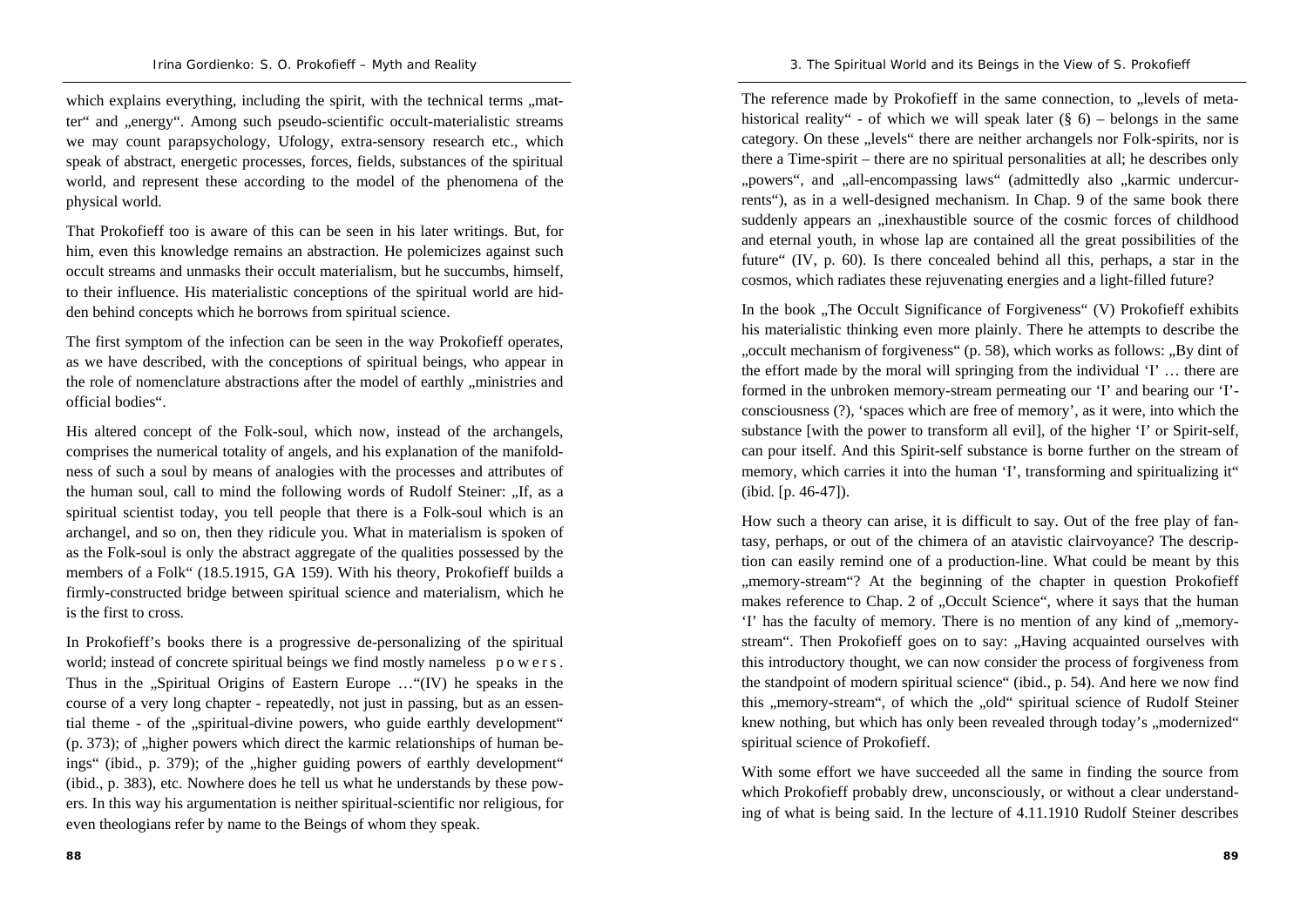the 'I'-development of the child, and says that when the 'I' starts to become aware of inner representations (Vorstellungen), "the 'I' must unite itself with the on-flowing stream, with that which we have called the ether-body … At the moment when the child begins to develop its 'I'-consciousness, the stream of the soul-life has made an imprint of its own upon the ether-body. But the 'I' representation (Vorstellung) also arises through this process … The child, before it has the 'I'-representation [is] unable to sense its own ether-body; at the moment when it begins to develop 'I'-consciousness it senses its ether-body and mirrors back into the 'I' the being of its own ether-body … This is the essential feature of 'I'-consciousness, that it is the ether-body reflecting itself inwards" (GA 115). In this way the memory of experienced events comes about.

Prokofieff makes no reference to this lecture. Although similar expressions are used in it, it is precisely this passage which shows the untenability of Prokofieff's constructions. – He asserts that the 'I' through an effort of the moral will arising from the individual 'I' has to make a small hole in the ether-body! For manipulations of this kind, at least a developed Life-spirit is necessary. And it will not succeed automatically in implanting the Spirit-self substance in this little opening: the Spirit-self has a substantial affinity with the astral body and not the ether-body.

The reader will have no difficulty recognizing the difference between these descriptions. Rudolf Steiner's is concrete, living, graspable as a whole, and the theme is the movement in the ether-body. In Prokofieff's we find nothing but abstractions. Whence and whither h is stream flows, in what relation it stands to the supersensible members of man's being, whether it belongs at all to one of these members, or flows from eternity to eternity - Prokofieff is silent on this; but his <sup>s</sup> <sup>t</sup> <sup>r</sup> <sup>e</sup> <sup>a</sup> <sup>m</sup> carries the 'I'-consciousness, and might carry it off completely. What is his stream composed of? Memory-substance, perhaps? And what might that be? From his description it grows clear, that it flows in and out through the 'I' (like the blood through the heart?). And then this 'I', through an effort of the will, makes a little opening somewhere in the stream, and lets the Spirit-self substance flow into the person concerned. All this happens without contact with the 'I', because, as we gather from the quote, the Spirit-self substance is carried further by the memorystream, and only afterwards does it pass over into the 'I'. We ask the following: Can the 'I'-consciousness, which bears the stream, exist somewhere outside the 'I'? And who is that mysterious benefactor who watches on the bank of the stream and pours the healing substance into the opening just at the moment of its appearance? Prokofieff gives no precise indications. Presumably the whole thing proceeds with the movement of a well-functioning conveyorbelt – fully automated.

And as the process of forgiveness advances, the memory-stream receives ., mending-patches" from the Spirit-self. This Spirit-self substance is borne by the stream into the 'I', which is thereby transformed. - Interesting! At the present stage of evolution the human being possesses only a germ of the Spiritself, which begins to unfold as soon as the 'I' works upon the astral body. According to Rudolf Steiner the Spirit-self is the astral body transformed by the 'I'. In Prokofieff's theory the opposite occurs: the Spirit-self works upon the 'I'. But where does this Spirit-self come from? Is it the Spirit-self of the human guardian angel? If so, the guardian angel should let all the more Spirit-self substance flow into the human being, the more he forgives. This could become difficult for the angel, as his Spirit-self is involved in a process of development which will only culminate at the end of the Earth aeon. Rudolf Steiner says that for the creation of Saturn the spirits of will sacrificed of their substance; that on the Moon e.g. the spirits of movement let the astral body flow out of their being into the human being; and that on the Earth the spirits of form endowed him with the 'I'. It is not conceivable that Rudolf Steiner should have said that on the Earth the angels implanted the Spirit-self in man. In the 6th post-Atlantean period the angel will <sup>o</sup> <sup>v</sup> <sup>e</sup> <sup>r</sup> <sup>s</sup> h <sup>a</sup> d <sup>o</sup> <sup>w</sup> the human being with the Spirit-self, but even then it will not become his own possession. In connection with Prokofieff's view of evolution according to which the human beings on the Earth develop the Spirit-self, no further commentary is really necessary.

And yet the question still remains: when and how did Prokofieff see all this? In the electronic calculating machine such a thing is possible, when in the working process of a programme of any kind the content of the memory-cells is erased, and into the "spaces free of memory" new data are fed in, and all this is guided by a higher programme-system. Anyone who is familiar with these things is amazed at the similarity between Prokofieff's occult processes and what is known from the world of technology.

Prokofieff fabricates false pictures of the spiritual world. His listeners, having no supersensible experience of their own, rashly open their consciousness to materialistic imaginations of this kind, which are of the same nature as those